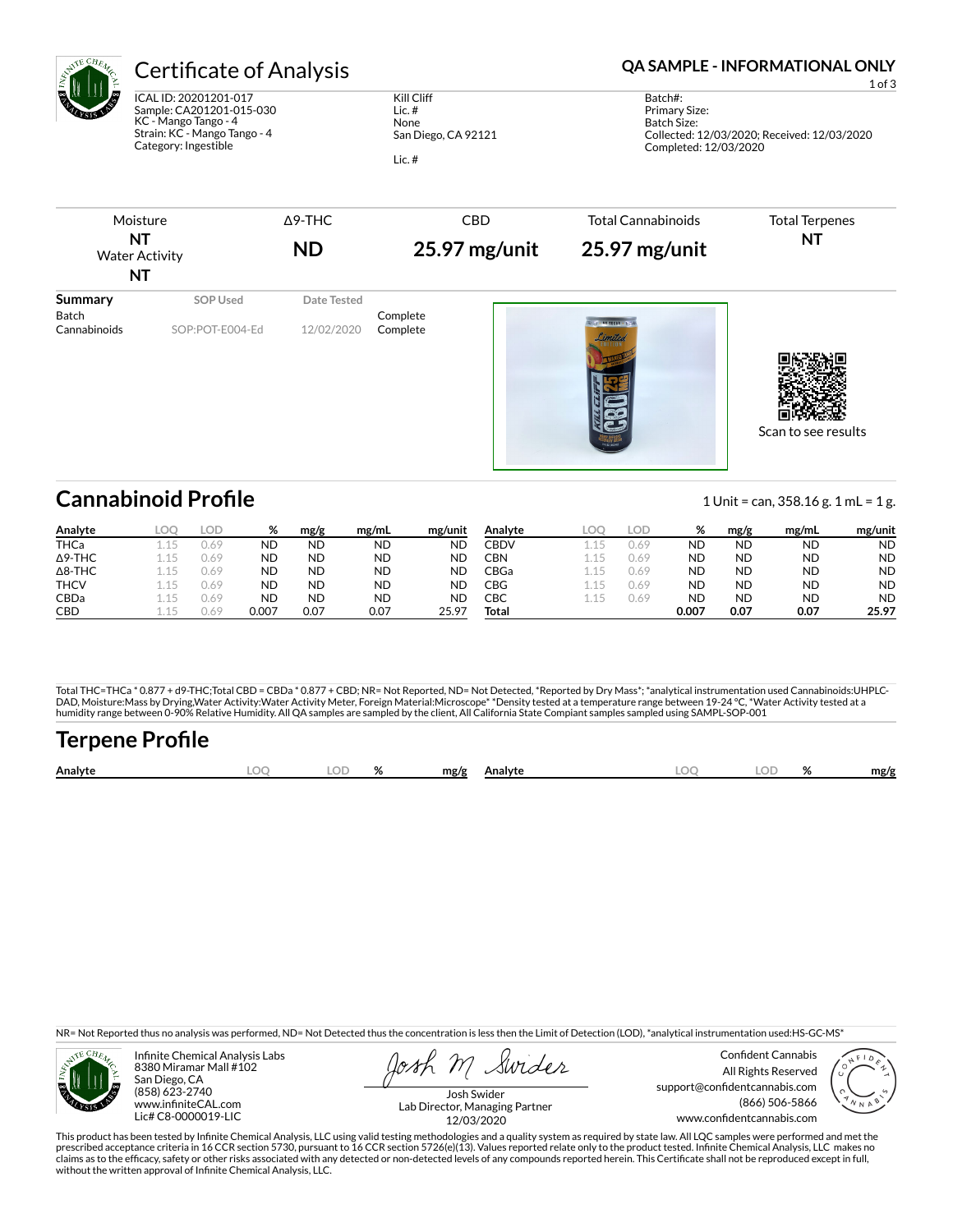| Æ | Certificate o                                                         |
|---|-----------------------------------------------------------------------|
| Š | ICAL ID: 20201201-017<br>Sample: CA201201-015<br>KC - Mango Tango - 4 |

Ñ.

 $.5 - 030$ Strain: KC - Mango Tango - 4 Category: Ingestible

Kill Cliff Lic. # None San Diego, CA 92121 Lic. #

### Of Analysis **CERTICAL STATE OF Analysis CA SAMPLE - INFORMATIONAL ONLY**

2 of 3

| Batch#:                                     |
|---------------------------------------------|
| Primary Size:                               |
| Batch Size:                                 |
| Collected: 12/03/2020: Received: 12/03/2020 |
| Completed: 12/03/2020                       |
|                                             |

#### **Residual Solvent Analysis**

| Category 1 | $\sim$<br><u>.</u> | ا آب ک | Limit | <b>Status</b> | Category | LOO | LOD | .imit | <b>Status</b> | Category 2 | .OO | <b>LOD</b> | Limit | Status |
|------------|--------------------|--------|-------|---------------|----------|-----|-----|-------|---------------|------------|-----|------------|-------|--------|
|            |                    |        |       |               |          |     |     |       |               |            |     |            |       |        |

NR= Not Reported thus no analysis was performed, ND= Not Detected thus the concentration is less then the Limit of Detection (LOD) ,\*analytical instrumentation used=HS-GC-MS\*

#### **Heavy Metal Screening**

| $\widehat{\phantom{m}}$<br><b>All</b><br>$-\!\!\smile$<br>$\sim$ | $\sqrt{2}$<br>LUD | Limit | status |
|------------------------------------------------------------------|-------------------|-------|--------|
|                                                                  |                   |       |        |

NR= Not Reported thus no analysis was performed, ND= Not Detected thus the concentration is less then the Limit of Detection (LOD) , \*analytical instrumentation used:ICP-MS\*

#### **Microbiological Screening**

| −∍uı⊾<br>. |  |
|------------|--|

ND=Not Detected; \*analytical instrumentation used:qPCR\*



Infinite Chemical Analysis Labs 8380 Miramar Mall #102 San Diego, CA (858) 623-2740 www.infiniteCAL.com Lic# C8-0000019-LIC

Josh M Swider

Confident Cannabis All Rights Reserved support@confidentcannabis.com (866) 506-5866 www.confidentcannabis.com



Josh Swider Lab Director, Managing Partner 12/03/2020

This product has been tested by Infinite Chemical Analysis, LLC using valid testing methodologies and a quality system as required by state law. All LQC samples were performed and met the<br>prescribed acceptance criteria in without the written approval of Infinite Chemical Analysis, LLC.